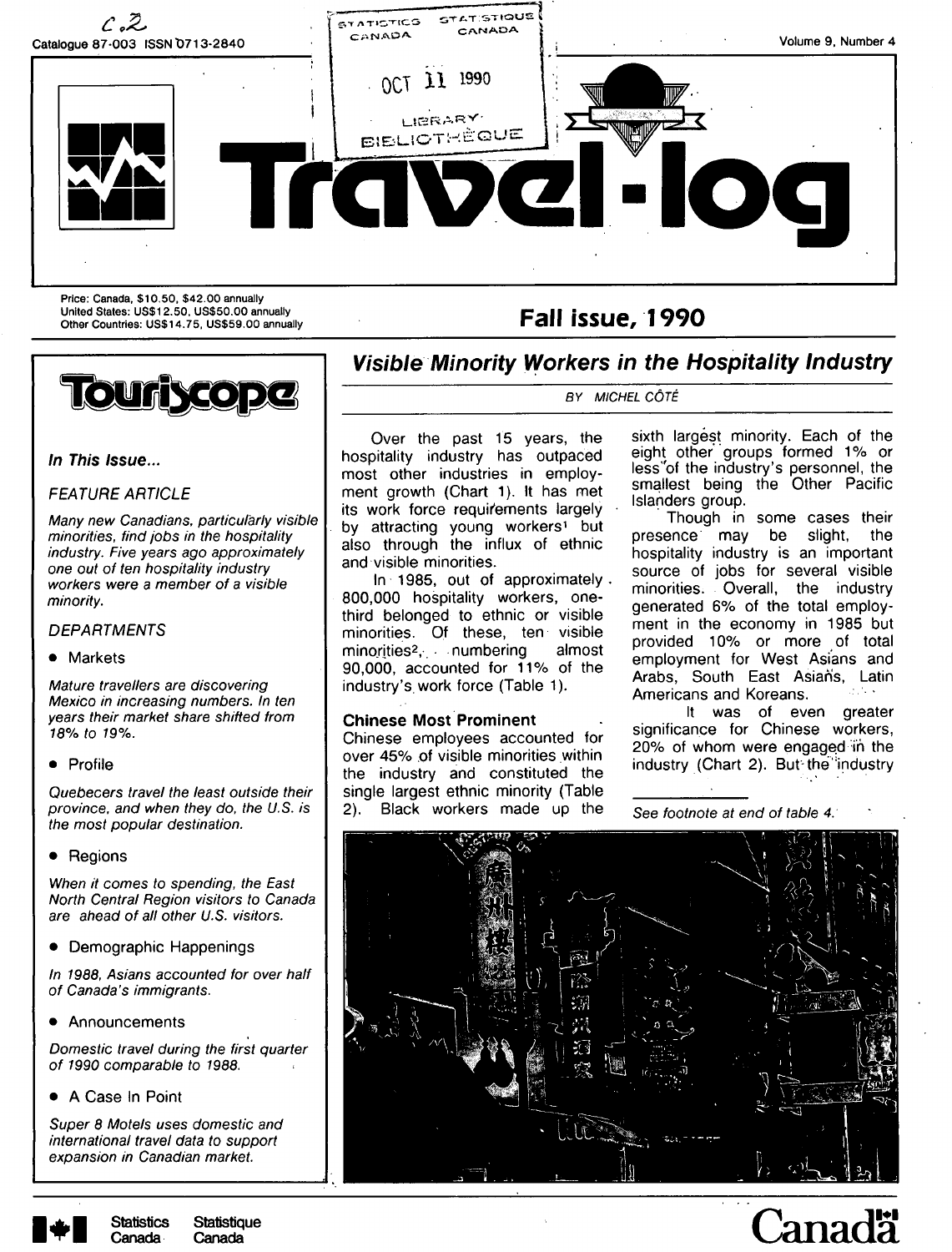### ^Continued from page 1

was of comparable importance for only one European minority group: fully 28%, of workers of. Greek origin found work in either accommodation or food services in 1985.

### **Concentration in Toronto and Vancouver**

Two-thirds of visible minorities working in the hospitality industry<br>lived in Ontario and British in Ontario Columbia and close to half in the two metropolitan areas of Toronto and Vancouver. They formed an important part of the industry's work force in both cities: almost a quarter in Toronto and 29% in Vancouver (Table 3).

# **More Men than Women**

Women tend to hold most hospitality jobs, but not among visible minorities. Women accounted for 61% of all workers in the industry but only 42% of the visible minority workers (Table 4). Their share was even lower for the Chinese (37%) and West Asian and Arab (32%) groups. Only among Blacks and Koreans did women outnumber men. Among groups of European origin, women formed a minority of Italian (48%) and, especially, Greek workers (32%).

The industry's work force is considerably younger than that of other industries. The average age was 31 compared with 37 for all industries. But visible minority workers tended to be older, the average age being 34 overall and reaching as high as 37 for workers of Chinese and Korean origin.

This difference may be partly because 86% of visible minority workers were immigrants, a proportion almost four times as high as for the industry as a whole. Immigrants often have had previous labour force experience in their own country and therefore join the Canadian work force at a later age than many Canadian workers.

Most visible minority workers are recent immigrants. In 1985, they had been in Canada an average of 10 years compared with 21 years for immigrants from Europe.







|                                                                            |                                                  | Hospitality industry |
|----------------------------------------------------------------------------|--------------------------------------------------|----------------------|
| ٠                                                                          | Employed                                         | Share                |
|                                                                            |                                                  | $\%$                 |
| All origins                                                                | 809,000                                          | 100                  |
| British or French<br><b>British</b><br>French<br><b>British and French</b> | 538,700<br>$239.500 \cdot$<br>168,600<br>130.600 | 67<br>30<br>21<br>16 |
| Aboriginal                                                                 | 21,300                                           | з                    |
| Other origins<br>Visible minorities<br>European origins<br>Other           | 249,100<br>89,700<br>134.000<br>25,400           | 31<br>11<br>17<br>3  |

#### Page 2 Travel-log, Fall 1990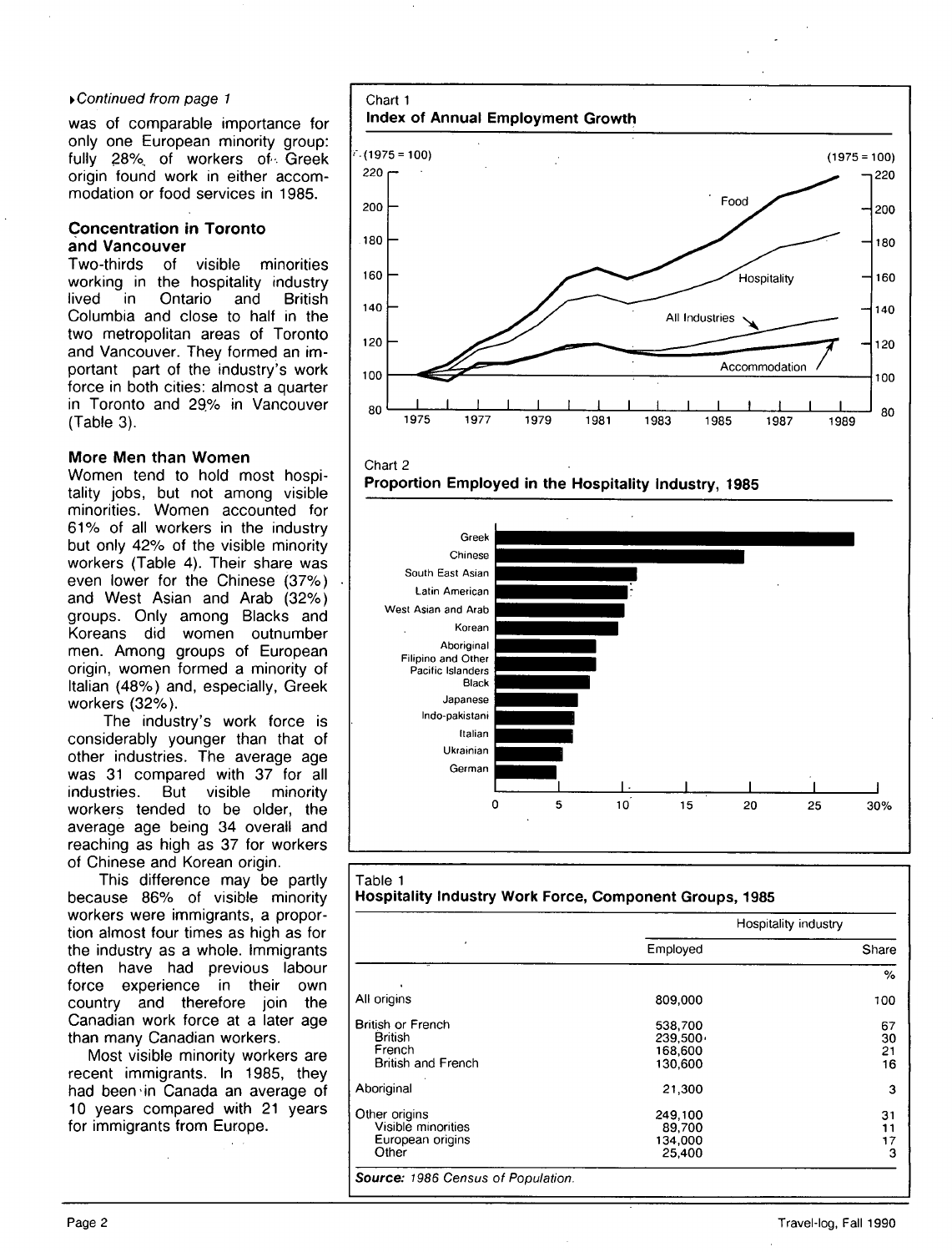### ^Continued from page 2

# **Many are their Own Boss**

They joined an industry where entrepreneurship plays a smaller role than in other parts of the economy: 4% compared to 6% overall in 1985. But, along with Europeans, they had a greater tendency to be self-employed than workers of British or French origin.

High proportions of persons of Chinese (8%) and West Asian and Arab (9%) background owned their own hospitality business (Table 4), but the proportions were even higher among Koreans (19%) and Greeks (12%). In contrast, relatively few Blacks, Filipinos and Other Pacific Islanders were selfemployed.

### **Full-time vs. Part-time**

Part-time work is a basic feature of the hospitality industry. About 40% of its personnel worked part-time in 1985, twice the proportion for the economy as a whole. Only 30% worked mainly full-time, full-year (49 to 52 weeks), compared with over half of all Canadian workers.

In most industries, the work activity of visible minorities was similar to that of other Canadians. But in the hospitality industry, only 3 1% worked part-time and 40% worked full-time, full-year. Close to half of Chinese employees worked full-time, full-year (47%) and almost 40% of West Asian and Arab workers. But the proportion of Black workers was only 30%, equivalent to the industry average.

### **Smaller Pay Cheques**

Income levels in the hospitality industry are among the lowest of all industries. In 1985, hospitality workers who worked full-time, fullyear reported incomes averaging \$15,600, or 58% of the average earned by all Canadian workers. The average income of visible minorities was marginally lower.

Three groups, however, earned somewhat more: Koreans (\$17,100), West Asians and Arabs (\$18,000) and the Japanese (\$18,500). Workers of South East Asian origin, the most recent immigrants among visible minorities, reported the lowest income (\$13,000). In comparison, the

Table 2 **Hospitality Industry Work Force, Visible Minorities and European Origins, 1985** 

|                                                                                                                                                                                                              |                                                                                                  | Employed                    |                                   |  |
|--------------------------------------------------------------------------------------------------------------------------------------------------------------------------------------------------------------|--------------------------------------------------------------------------------------------------|-----------------------------|-----------------------------------|--|
|                                                                                                                                                                                                              | Total                                                                                            | Distribution                | Distribution                      |  |
|                                                                                                                                                                                                              |                                                                                                  | %                           | $\%$                              |  |
| All origins                                                                                                                                                                                                  | 809,000                                                                                          | 100                         |                                   |  |
| Visible minorities <sup>1</sup><br>Chinese<br><b>Black</b><br>Indo-pakistani<br>West Asian and Arab<br>Filipino<br>South East Asian<br>Latin American<br>۰.<br>Japanese<br>Korean<br>Other Pacific Islanders | 89,700<br>40,800<br>13,900<br>9,800<br>7,600<br>4,400<br>4,300<br>3,000<br>1,900<br>1,400<br>500 | 11<br>5<br>2                | 100<br>45<br>15<br>11<br>855322   |  |
| European origins<br>German<br>Italian<br>Greek<br>Ukrainian<br>Other European                                                                                                                                | 134,000<br>26,700<br>25.900<br>22,900<br>12,800<br>45,700                                        | 17<br>з<br>3<br>2<br>2<br>6 | 100<br>20<br>19<br>17<br>10<br>34 |  |

' Includes persons who reported more than one visible minority origin and aboriginals who also reported a visible minority origin.

-- amount too small to be expressed.<br>**Source:** 1986 Census of Population.

# Table 3 **Hospitality Industry Work Force By Geographic Area, 1985**

|                              | All origins |          | Visible minorities |         |
|------------------------------|-------------|----------|--------------------|---------|
| Geographic area              | Employed    | Employed | Share              |         |
|                              |             |          | Canada             | By Area |
|                              |             |          | %                  | %       |
| Canada                       | 809.000     | 89,700   | 100                | 11      |
| Newfoundland                 | 12,000      | 300      |                    |         |
| Prince Edward Island         | 4.800       | 100      |                    | 32526   |
| Nova Scotia                  | 24,800      | 1,300    |                    |         |
| <b>New Brunswick</b>         | 20,400      | 500      |                    |         |
| Quebec                       | 181,400     | 10,200   | 11                 |         |
| Ontario                      | 296,800     | 37,600   | 42                 | 13      |
| Manitoba                     | 33,900      | 3,200    | 4                  | 9       |
| Saskatchewan                 | 31.500      | 2,400    | 3                  | 8       |
| Alberta                      | 87,200      | 13,500   | 15                 | 15      |
| <b>British Columbia</b>      | 113,300     | 20.300   | 23                 | 18      |
| Yukon                        | 1.500       | 100      |                    | 7       |
| <b>Northwest Territories</b> | 1,500       | 100      |                    | 7       |
| CMA's                        |             |          |                    |         |
| Montreal                     | 79,400      | 8.800    | 10                 | 11      |
| Toronto                      | 108.400     | 26,200   | 29                 | 24      |
| Vancouver                    | 54,500      | 15,800   | 18                 | 29      |

-- amount too small to be expressed. **Source:** 1986 Census of Population.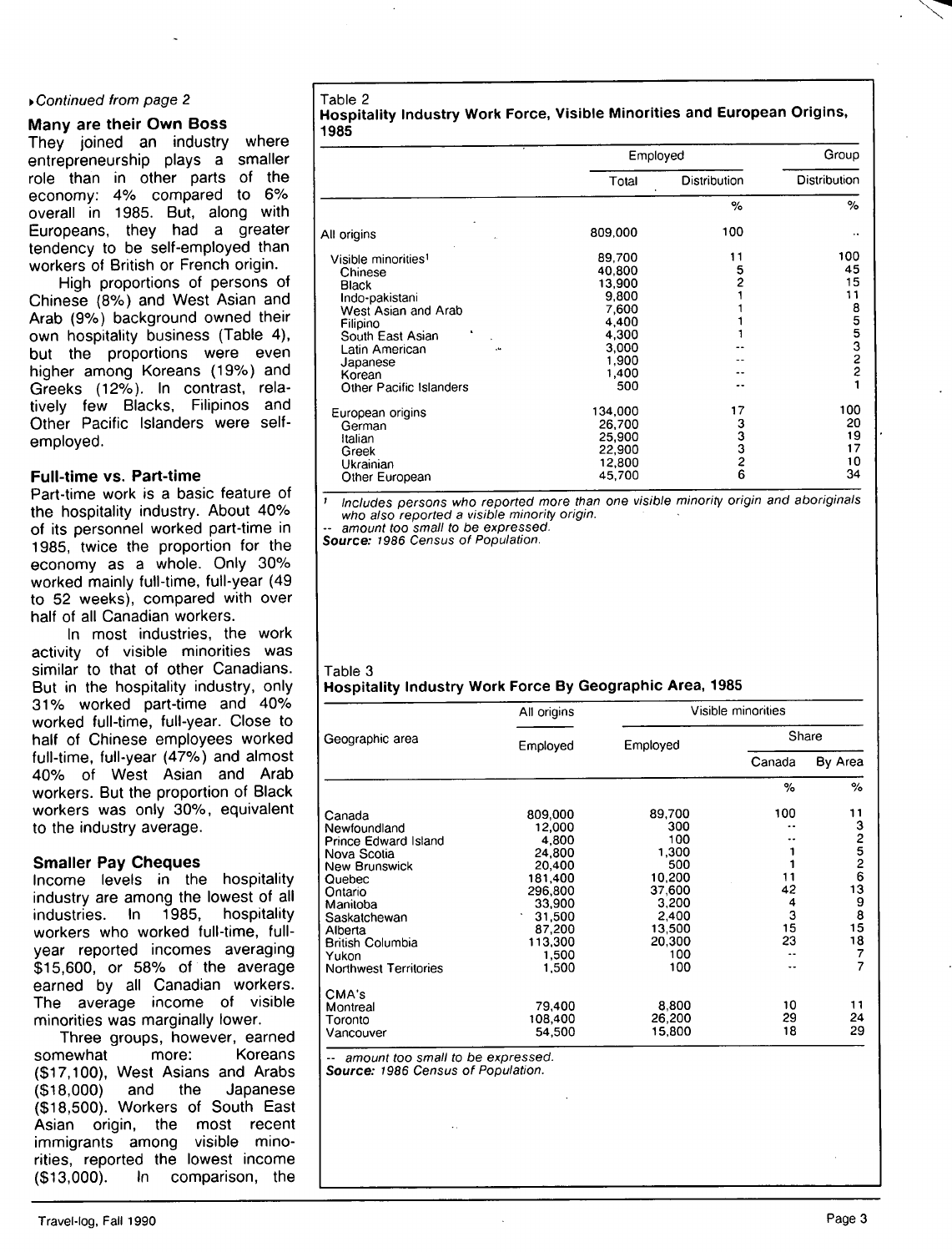### y Continued from page 3

average employment income of workers of European origin were above the industry average.

- ' For more information on the evolution of youth employment in the hospitality industry, see Michel Côté, "Labour Shortage in the Hospitality Industry: Fact or Fiction?", Travel-log, Volume 8, Number 2, 1989.
- <sup>2</sup> Ten ethnic groups are defined as<br>visible minorities for federal for federal employment equity purposes: Blacks, Indo-Pakistanis, Chinese, Japanese, Koreans, South East Asians, Filipinos, Other Pacific Islanders, West Asians and Arabs, and Latin Americans.

Michel Côté is a Senior Analyst with Labour and Household Surveys Analysis Division (613-951- 6896).

#### Chart 3

**Geographic Distribution of Visible Minority Hospitality Work Force, 1985** 



## Table 4

**Profile of Hospitality Industry Work Force, 1985** 

|                                 | Women | Average<br>age | Immigrants | Average<br>years<br>in Canada | Self-<br>employed | Full-time<br>full-year | Average<br>employment<br>income <sup>1</sup> |
|---------------------------------|-------|----------------|------------|-------------------------------|-------------------|------------------------|----------------------------------------------|
|                                 | %     |                | %          |                               | $\%$              | $\%$                   | \$                                           |
| All ethnic origins              | 61    | 31             | 22         | 16                            | 4                 | 30                     | 15,600                                       |
| Visible minorities <sup>2</sup> | 42    | 34             | 86         | 10                            |                   | 40                     | 15,300                                       |
| Chinese                         | 37    | 37             | 88         | 12                            | $\frac{5}{8}$     | 47                     | 15,100                                       |
| Black                           | 54    | 29             | 77         | 10                            |                   | 30                     | 14,300                                       |
| Indo-pakistani                  | 49    | 31             | 93         | 9                             | з                 | 35                     | 15,500                                       |
| West Asian and Arab             | 32    | 33             | 81         | 10                            | 9                 | 40                     | 18,000                                       |
| Filipino and other              |       |                |            |                               |                   |                        |                                              |
| Pacific islanders               | 46    | 33             | 96         |                               |                   | 33                     | 14,300                                       |
| South East Asian                | 45    | 30             | 97         | 5                             | 2                 | 34                     | 13,000                                       |
| Latin American                  | 45    | 32             | 93         | 8                             |                   | 35                     | 15,700                                       |
| Japanese                        | 46    | 32             | 47         | 10                            |                   | 36                     | 18,500                                       |
| Korean                          | 57    | 37             | 97         | 10                            | 19                | 39                     | 17,100                                       |
| European                        |       |                |            |                               |                   |                        |                                              |
| German                          | 68    | 34             | 26         | 23                            | 6                 | 30                     | 16,700                                       |
| Italian                         | 48    | 33             | 51         | 23                            | 6                 | 36                     | 18,100                                       |
| Greek                           | 32    | 38             | 78         | 20                            | 12                | 52                     | 18,400                                       |
| Ukrainian                       | 68    | 37             | 9          | 34                            |                   | 33                     | 17,300                                       |
| Other European                  | 60    | 35             | 53         | 18                            | 6<br>5            | 36                     | 17,100                                       |

 $\frac{1}{2}$  Refers to persons who worked full-time, full-year (49 to 52 weeks) in 1985.

<sup>2</sup> Includes persons who reported more than one visible minority origin and aboriginals who also reported a visible minority origin. **Source:** 1986 Census of Population.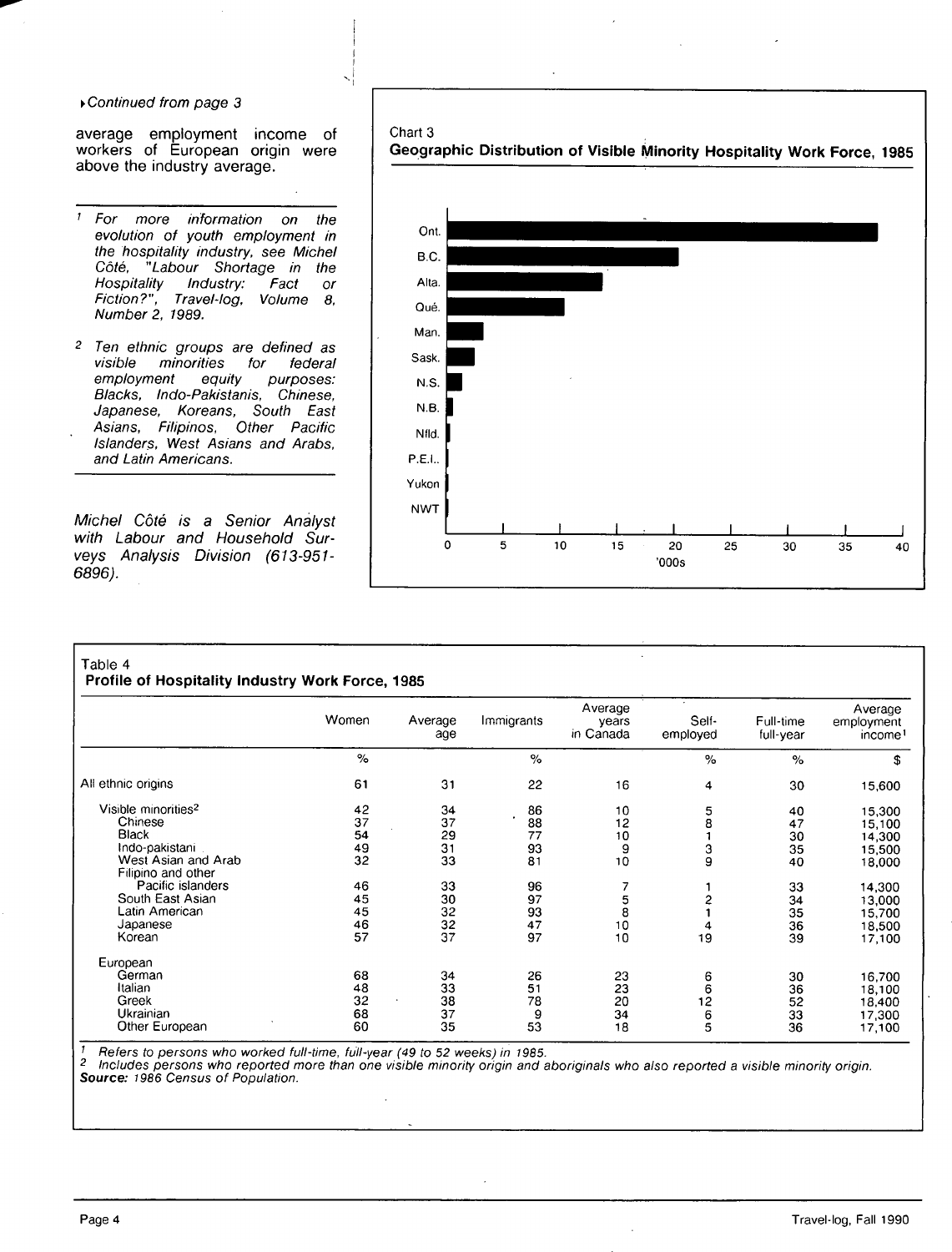This article Is based on unpublished data from the 1986 Census of Population. Visible minorities are defined according to the criteria developed by the federal Interdepartmental Working Group on Employment Equity In order to meet the need for employment equity data on designated groups in Canada. Further Information and a detailed profile of the visible minorities can be found in, Profile of Visible Minorities and Aboriginal Peoples. January 1990, available from Statistics Canada in printed or machine-readable form.

The hospitality Industry includes accommodation service industries and food and beverage service Industries defined according to the 1980 Standard Industrial Classification,





**Editor's Note...** 

We welcome your views on<br>articles and suggestions for suggestions upcoming articles in Travel-log. We also encourage readers to inform us about how they are using Statistics Canada's tourism data.

Correspondence in either official language may be addressed. to the Editor Travel-log, 15th Floor, R.H. Coats BIdg., Ottawa, Ontario K1A 0T6.

**Editor:** Laurie McDougall Tel: 613-951-9169 Fax: 613-951-9040

### Photos courtesy of **Department of Industry, Science and Technology.**

Price: Canada: \$10.50 per issue, \$42.00 annually United States: US\$12.50 per issue. US\$50.00 annually Other Countries: US\$14.75 per issue, US\$59.00 annually

Published under the authority of the Minister of Industry, Science and Technology

Statistics Canada should be credited when reproducing or quoting any part of this document

Toll-free order service in Canada 1-800-267-6677

® Minister of Supply and Services Canada 1990

All rights reserved. No part of this publication may be reproduced, stored in a retrieval system or transmitted in any form or by any means, electronic, mechanical, photocopying, recording or otherwise without prior written permission of the Minister of Supply and Services Canada.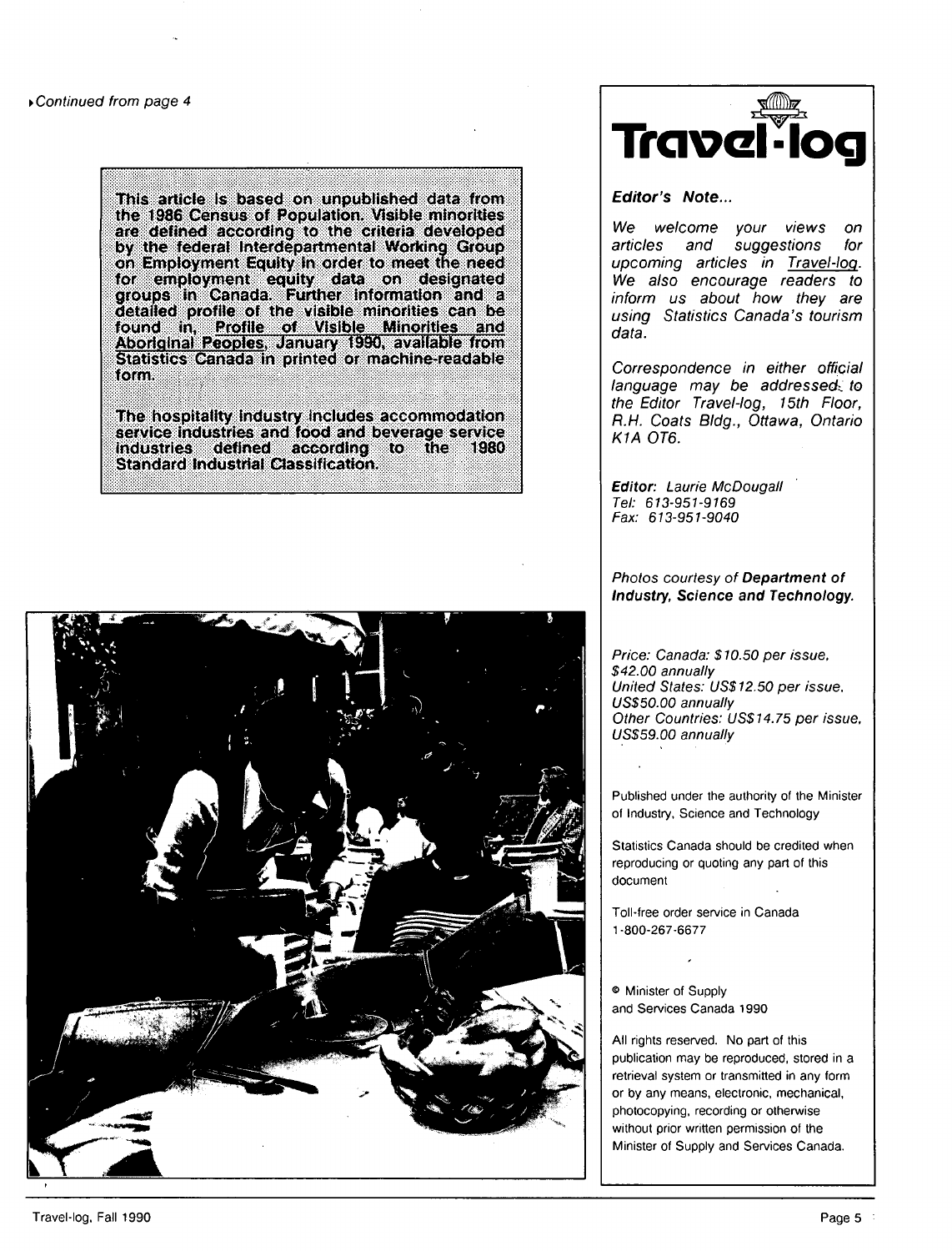

# **; Mexico - A Favourite Arhong' Canadians**

# By Edith Chartrand

An increasing number of Canadians are travelling to Mexico, their most frequently visited location after U.S. and U.K. Throughout 1989, 374,000 Canadians headed for the beaches of Mexico, the highest visitation ever (Table 5).

Mexico continues to gain popularity among the Canadian market. Compared to 1980 there are now over double the number of Mexico-<br>bound vacationers. Traffic to bound vacationers. Traffic to Mexico dipped in 1985 and 1986, but recovered by 1987 (Chart 4).

Canadians concentrate their travel to Mexico during the cold winter months. Six out of ten visits occur between January and the end of March (Table 6). The second quarter claims 20% of the Canadian traffic. The third and fourth quarters are less popular with 6% and 12% respectively.

### **Vacations Becoming Shorter**

Canadians are shortening their vacations in Mexico, compared to trends at the start of the decade. Travellers stayed over four million nights in Mexico during 1989, double the nights they reported in 1980. However their increase in nights did not keep pace with their visits. As a result, their vacations which typically lasted 13 nights in 1980, have now been shortened to 11 nights in 1989.

The share of visitors ' that stayed 14-21 nights dropped from 43% to 33% of the total. On the other hand, trips of 7-13 nights in duration grew from 37% in 1980 to 53% in 1989.

### Table 5 **Canadians to Southern Destinations , 198 0** - **1989**

|                                                                              | Mexico                                                            | Caribbean<br>Islands                                               | South <sup>-</sup><br>America                                |  |  |  |
|------------------------------------------------------------------------------|-------------------------------------------------------------------|--------------------------------------------------------------------|--------------------------------------------------------------|--|--|--|
| 000s of overnight visits                                                     |                                                                   |                                                                    |                                                              |  |  |  |
| 1980<br>1981<br>1982<br>1983<br>1984<br>1985<br>1986<br>1987<br>1988<br>1989 | 143<br>97<br>106<br>246<br>281<br>203<br>227<br>338<br>332<br>374 | 469<br>440<br>410<br>382<br>390<br>514<br>528<br>557<br>570<br>632 | 39<br>40<br>36<br>33<br>48<br>77<br>125<br>191<br>166<br>186 |  |  |  |
| Source:                                                                      |                                                                   | International Travel<br>special tabulations.                       | Survey,                                                      |  |  |  |

Table 6

# **Spending Triples Over the Decade**

Travellers spent \$250 million dollars (excluding airfares) on their Mexican trips, a three-fold increase compared to 1980 spending. Their holiday cost them an average of \$668 in 1989 or \$59 per night.

**Ontarians Increase Market Share**  Ontarians are taking even more trips to Mexico. In 1989 they represented almost half of visitors from Canada, compared to 36% in 1980. Quebecers are the next largest market, but their share has dropped from 34% in 1980 to 22%

#### **Canadian s to Mexico , 198 0 an d 198 9**  Overnight visits Winter. **F**<sup>+</sup> , Spring **Summer** Fall Trip duration 1 -6 nights 7-13 14-21  $21 +$ Ontario **Quebec** British Columbia 1980 143 89 28 8 18 16 53 61 12 52 49 21 Volume OOOs 1989 374 230 72 21 51 29 199 123 23 178 81 58 1980 100 62 20 6 12 11 37 43 9 36 34 15 Share **%**  1989 100 61 19 6 14 8 53 33 6 48 22 16 **Source:** International Travel Survey, special tabulations.

Chart 4 **Canadia n Visits t o Souther n Locations , 1980-198 9**  'OOOs visits 700 600 500 400 300 200 100  $\overline{0}$ Caribbean Islands **Mexico**  $\curvearrowright \qquad \nearrow$ **/ ^—-^^**  South America I - " 1 1 1 1 1 1 1 1 1980 1981 1982 1983 1984 1985 1986 1987 1988 'OOOs visits 1 1989 700 600 500 400 300 200 100

 $\Omega$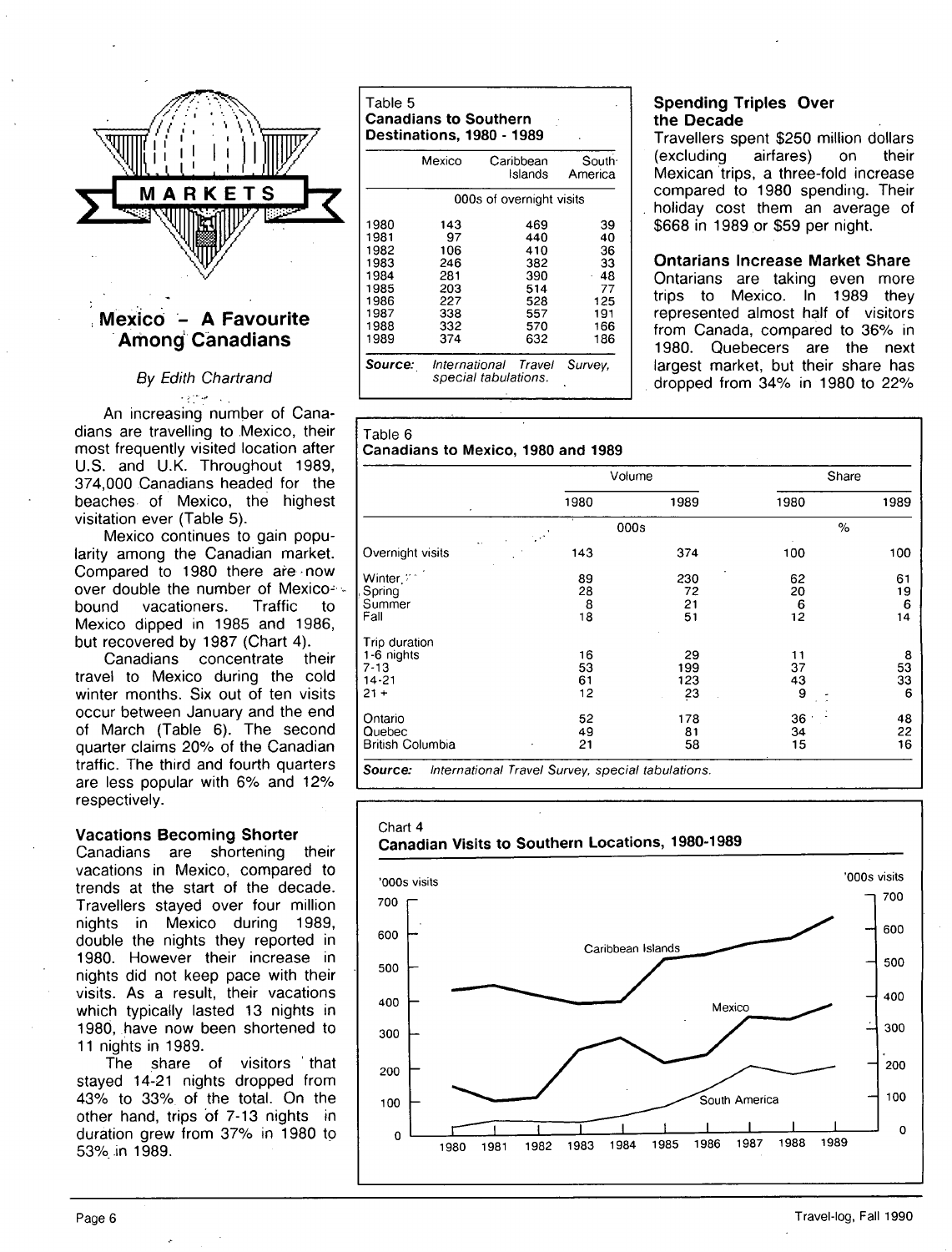• Continued from page 6

| Table 7<br><b>Canadians Travelling to Mexico by</b><br>Age, 1980 and 1989 |                                 |                                              |                                 |                                 |  |  |
|---------------------------------------------------------------------------|---------------------------------|----------------------------------------------|---------------------------------|---------------------------------|--|--|
|                                                                           |                                 | Volume                                       |                                 | Share                           |  |  |
|                                                                           | 1980                            | 1989                                         | 1980                            | 1989                            |  |  |
|                                                                           |                                 | 000s                                         |                                 | %                               |  |  |
| Age                                                                       | 143                             | 374                                          | 100                             | 100                             |  |  |
| < 20<br>20-24<br>25-34<br>$35 - 44$<br>45-54<br>55 +                      | 8<br>16<br>37<br>32<br>25<br>25 | 27<br>39<br>102<br>71<br>65<br>70            | 6<br>11<br>26<br>22<br>18<br>18 | 7<br>10<br>27<br>19<br>17<br>19 |  |  |
| Source:                                                                   |                                 | International Travel<br>special tabulations. |                                 | Survey,                         |  |  |

in 1989. Residents of British Columbia represented 16%, up slightly from 15% in 1980.

### **Mature Travellers Are Mexico Bound**

Mature travellers are the ones to watch for expanding market share to Mexico. Between 1980 and 1989 the share of those aged 55 + increased from 18% to 19%, resulting in a tie for second place. Young baby-boomers (25-34) still dominate the Mexico market with a share of 27%, up from 26%. Those aged 35-44 saw their share shrink from 22% to 19%.

**Sources:** International Travel Survey, special tabulations; Touriscope: International Travel, 1988, Catalogue No. 66-201.

Edith Chartrand worked as a summer student with the International Travel Section, Education, Culture and Tourism Division (613-951-1791).



# **Quebec, A Travel Market Profile**

By Laurie McDougall

Quebec, Canada's second largest province in terms of both geography and population, produces the second largest domestic and international travel markets. However, on a per capita basis, Quebecers do not travel as frequently as most other Canadians. During 1988, 64% of Quebec's population travelled to either an international or domestic destination, which was below the National average of 71% (Table 8).

# **Lowest Domestic Travel Participation**

Quebec had the lowest domestic travel participation - 57% of its residents travelled in Canada during

1988 (Table 8). Just over half travelled to destinations in Quebec while only 17% journeyed to other provinces. Instead of taking trips to other provinces, Quebecers are more likely to travel south of the border. However, their participation rate was still below the 23% participation for Canada. Approximately 7% reported at least one trip to other countries.

Quebec domestic travellers reported 16.7 million overnight trips to Canadian destinations in 1988. About 85% of these journeys were to locations in their province, while the remaining were primarily to Ontario (13%) (Table 9). New Brunswick was the next most popular provincial destination.

# Table 9 **Quebec Resident Travel Within Canada,1988**

| Overnight trips      | Volume | Share |
|----------------------|--------|-------|
|                      | 000s   | %     |
| Origin Quebec        | 16,741 | 100   |
| Within Quebec        | 14,170 | 85    |
| To other provinces   | 2,571  | 15    |
| Ontario              | 2,200  | 13    |
| <b>New Brunswick</b> | 172    |       |

|                           |        | Volume | Participation |        |
|---------------------------|--------|--------|---------------|--------|
|                           | Canada | Quebec | Canada        | Quebec |
|                           | 000s   |        |               | $\%$   |
| Total Population $15 + 1$ | 20,020 | 5.199  | 100           | 100    |
| Travellers:               |        |        |               |        |
| All destinations          | 14,225 | 3.339  | 71            | 64     |
| Canada                    | 12,854 | 2.969  | 64            | 57     |
| In their own province     | 11,196 | 2.638  | 56            | 51     |
| To other provinces        | 4,937  | 864    | 25            | 17     |
| <b>United States</b>      | 4.529  | 961    | 23            | 18     |
| Other countries           | 1.732  | 384    | 9             |        |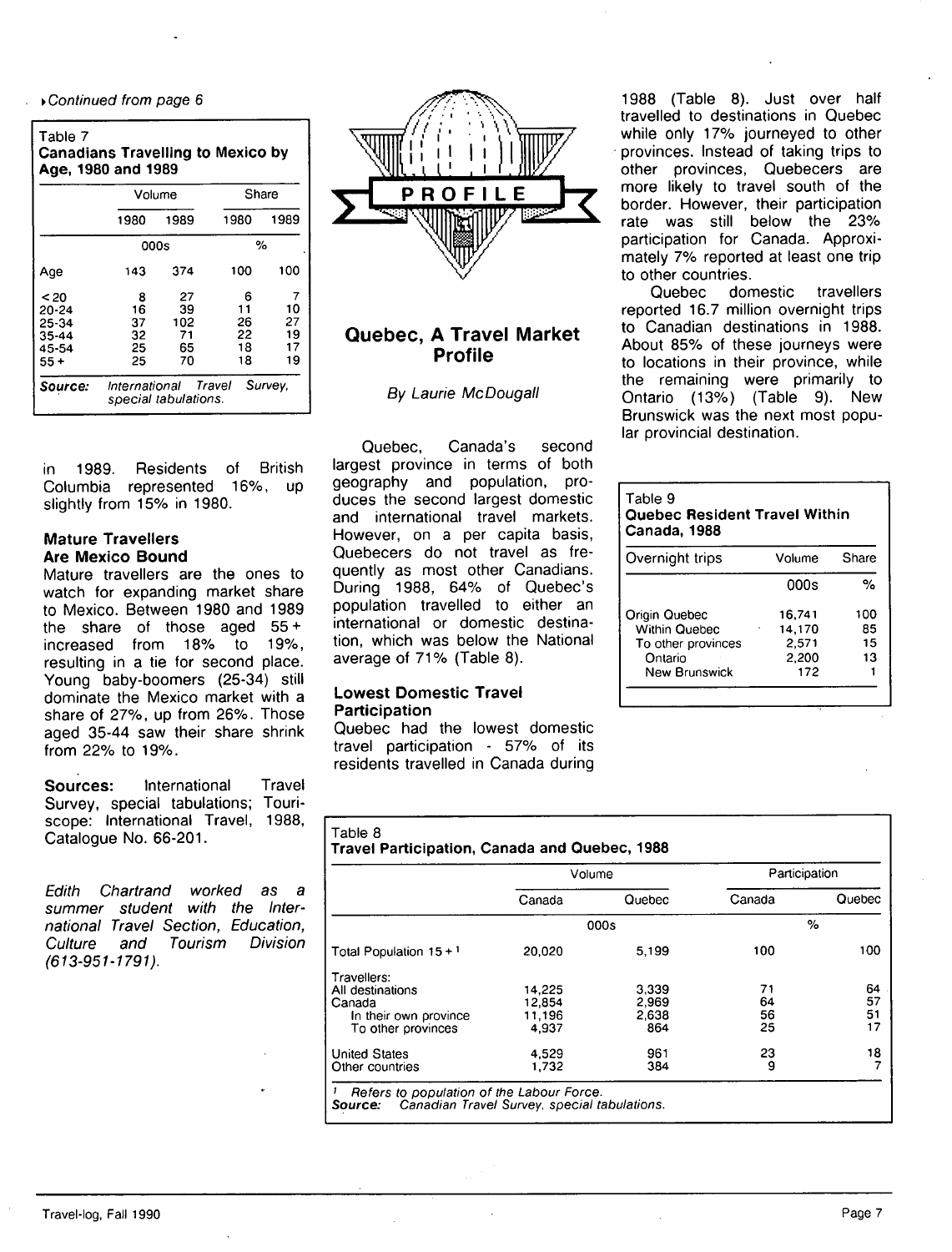### > Continued from page 7

### **The World Next Door**

When Quebec residents leave their province, the U.S. is by far the most popular destination (Table 10). In 1988 Quebecers took close to 3 million trips to the U.S. The Middle Atlantic region is their favourite stomping ground (39%), followed closely by New England (35%). The South Atlantic attracts the third largest contingent of Quebecers (19%). Florida is the main attraction in this region attracting 15% of Quebec visits to the States during 1988 (Table 11).

### Table 10 **Quebecers Around the Globe, 1988**

| 000s                                | %                          |
|-------------------------------------|----------------------------|
| 3.513                               |                            |
| 2,872<br>1,112<br>994<br>544<br>222 | 100<br>39<br>35<br>19<br>9 |
| 641<br>299<br>232<br>67             | .100<br>47<br>36<br>11     |
| 124<br>72<br>106<br>17<br>23        | 19<br>11<br>16<br>З<br>4   |
|                                     |                            |

### **Vive la France**

Europe is the next most travelled destination. Close to half of their trips to other countries in 1988 were to European destinations (Table 10). The majority of Quebecers prefer continental Europe and in particular, France. In 1988, France accounted for 30% of the European countries visited by Quebec travellers. In contrast to other Canadian travellers, the United Kingdom was not heavily visited by the Quebec market.

Southern destinations, are also a popular choice. The Caribbean was the destination for 19% of Quebec trips in 1988, while South

### Table 11 **Top Ten States Visited by Quebecers, 1988**

| State visited                                        | Volume | Share   |
|------------------------------------------------------|--------|---------|
|                                                      | 000s   | %       |
| Total Visits to U.S.                                 | 3,961  | 100     |
| New York                                             | 852    | 22      |
| Florida                                              | 582    | 15      |
| Maine                                                | 450    | 11      |
| Vermont                                              | 408    | 10      |
| New Jersev                                           | 266    | 7       |
| Virginia                                             | 191    | 5       |
| South Carolina                                       | 160    | 4       |
| Massachusetts                                        | 159    | 4       |
| New Hampshire                                        | 145    | 4       |
| Pennsylvania                                         | 128    | 3       |
| <b>Source:</b> International<br>special tabulations. | Travel | Survey, |

America claimed 11%. Other areas in the south, which includes primarily Mexico, drew 16%.

**Sources:** Canadian Travel Survey, Quebec Profile; International Travel Survey, special tabulations; Touriscope: International Travel, 1988, Catalogue 66-201; Touriscope: Domestic Travel, 1988 Catalogue No. 87-504.

Laurie McDougall is a Senior Analyst with the Education, Culture and Tourism Division (613-951- 1674).

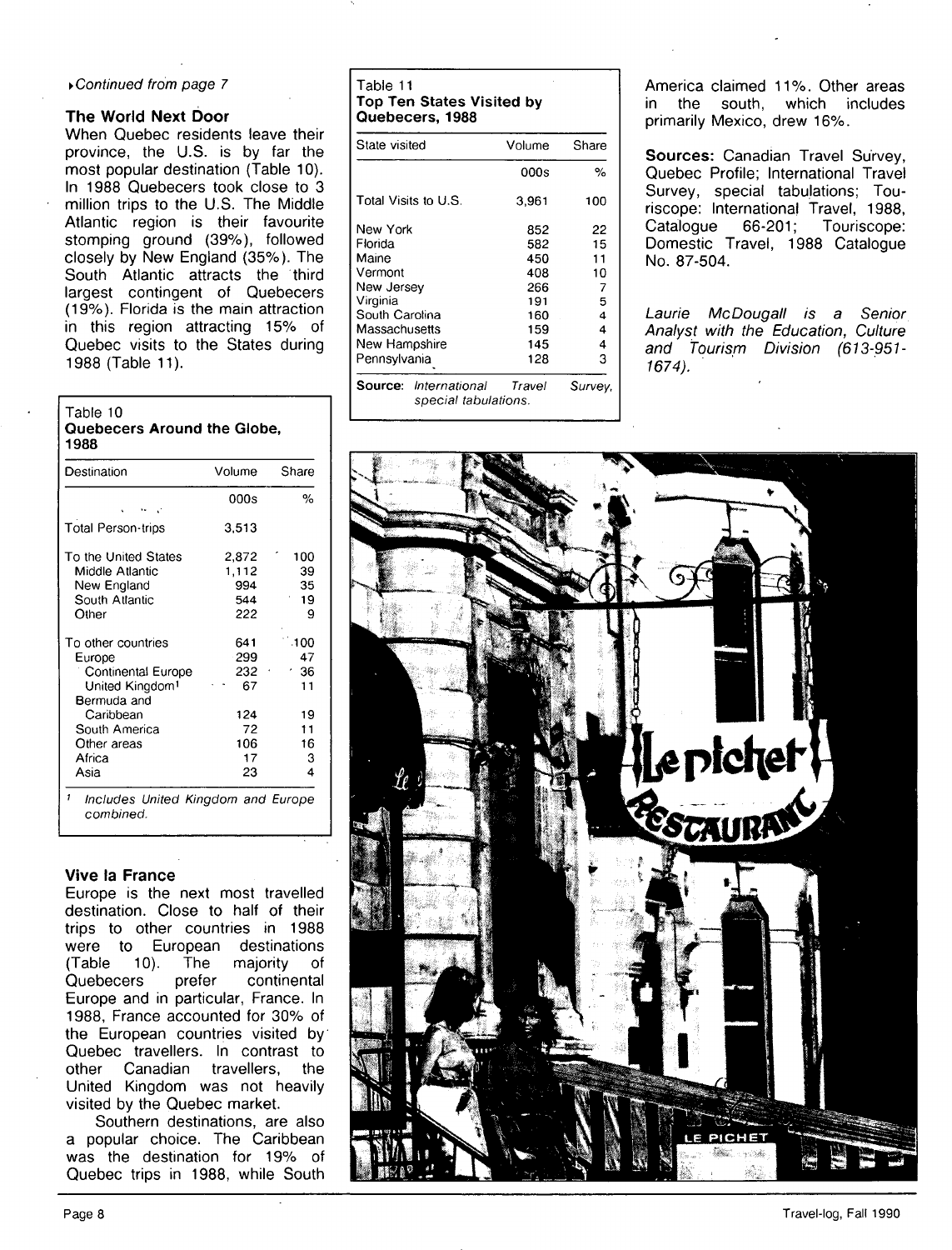

# **East North Central Region - Leading Source of U.S. Travel Dollars**

### By Bob Chadwick

The most populous region of the United States is Canada's largest source of travel income. In their travels to Canada during 1988, East North Central (ENC) region residents spent almost \$4 billion dollars (excluding airfares), the highest regional spending.

The region's five states (Ohio, Indiana, Illinois, Michigan and Wisconsin) are home to 17% of the U.S. population, yet they accounted for 22% of the spending in Canada (Table 12). They claimed an even larger share of visits to Canada - 26% in 1988.

This imbalance may be partially explained by the proximity of the region to Canada. Although most of the international border between the<br>ENC region and Canada runs and Canada runs through the Great Lakes, major highway access is available to Canada at the Qntario cities of Windsor, Sarnia and Sault Ste. Marie.

# **Market Share Maintained**

The population of the ENC region was unchanged between 1980 and 1986, while the U.S. population as a whole grew 6% (Table 13). Despite its static population, the ENC region produced the same share of American visits to Canada in 1988 as in 1980.

# **Business Activity Prominent**

Business matters drew ENC residents across the border at a higher rate in 1988 than in 1980. Business trips to Canada were up 73%, compared to a 12% drop in

Table 12 **The U.S. and East North Central (ENC) Region Travel Markets, 1980 and 1988** 

|                                             | <b>United States</b> |                       |         | <b>ENC Region</b> |                | ENC Share of U.S.<br>Market to Canada |  |
|---------------------------------------------|----------------------|-----------------------|---------|-------------------|----------------|---------------------------------------|--|
|                                             | 1980                 | 1988                  | 1980    | 1988              | 1980           | 1988                                  |  |
|                                             |                      | 000.000s              |         | 000,000s          |                | $\%$                                  |  |
| Population <sup>1</sup>                     | 221                  | 241                   | 42      | 42                | 19             | 17                                    |  |
| <b>Total visits</b><br>Sameday<br>Overnight | 39<br>28<br>11       | 36<br>23<br>13        | 10<br>3 | 9<br>3            | 25<br>24<br>25 | 26<br>28<br>21                        |  |
| <b>Nights</b>                               | 50                   | 56                    | 12      | 11                | 23             | 19                                    |  |
|                                             |                      | 000,000s Cdn. dollars |         |                   |                |                                       |  |
| Spending                                    | 1.905                | 3.925                 | 420     | 853               | 22             | 22                                    |  |

Population figures are for 1980 and 1986.

**Sources:** International Travel Survey, special tabulations: County and City Data Book, U.S. Bureau of the Census.

### Table 13 **United States and East North Central Region Population, 1980 and 1986**

| <b>State</b>                                                               | Population                                            |                                                       | Change                                            |  |
|----------------------------------------------------------------------------|-------------------------------------------------------|-------------------------------------------------------|---------------------------------------------------|--|
|                                                                            | 1980                                                  | 1986                                                  | 1980/1986                                         |  |
|                                                                            | 000s                                                  | %                                                     |                                                   |  |
| <b>United States</b>                                                       | 226,546                                               | 241,078                                               | 6.4                                               |  |
| East North Central<br>Ohio<br>Indiana<br>Illinois<br>Michigan<br>Wisconsin | 41,683<br>10,798<br>5,490<br>11,427<br>9,262<br>4,706 | 41,738<br>10.752<br>5.504<br>11,552<br>9,145<br>4,785 | 0.1<br>$-0.4$<br>0.3<br>۰<br>1.1<br>$-1.3$<br>1,7 |  |

**Source:** County and City Data Book 1988, U.S. Bureau of the Census.

### Table **14 Selected Characteristics of East North Central Region Visitors, 1980 and 1988**

| East North Central Region                                    | Overnight visits           |                            | Market share        |                      |
|--------------------------------------------------------------|----------------------------|----------------------------|---------------------|----------------------|
|                                                              | 1980                       | 1988                       | 1980                | 1988                 |
|                                                              | 000s                       |                            |                     | %                    |
| Total                                                        | 2,733                      | 2,683                      | 100                 | 100                  |
| <b>Business</b><br>Visiting friends or family<br>Pleasure    | 321<br>358<br>1,924        | 556<br>406<br>1.691        | 12<br>13<br>70      | 21<br>15<br>63       |
| Winter<br>Spring<br>Summer<br>Fall                           | 204<br>704<br>1,493<br>331 | 323<br>612<br>1.255<br>493 | 7<br>26<br>55<br>12 | 12<br>23<br>47<br>18 |
| Auto<br>Plane<br>Bus                                         | 2,229<br>296<br>71         | 1,995<br>483<br>131        | 82<br>11<br>3       | 74<br>18<br>5        |
| 1 night<br>2-6 nights<br>$6 +$ nights                        | 540<br>1,635<br>558        | 616<br>1,524<br>543        | 20<br>60<br>20      | 23<br>57<br>20       |
| Source:<br>International Travel Survey, special tabulations. |                            |                            |                     |                      |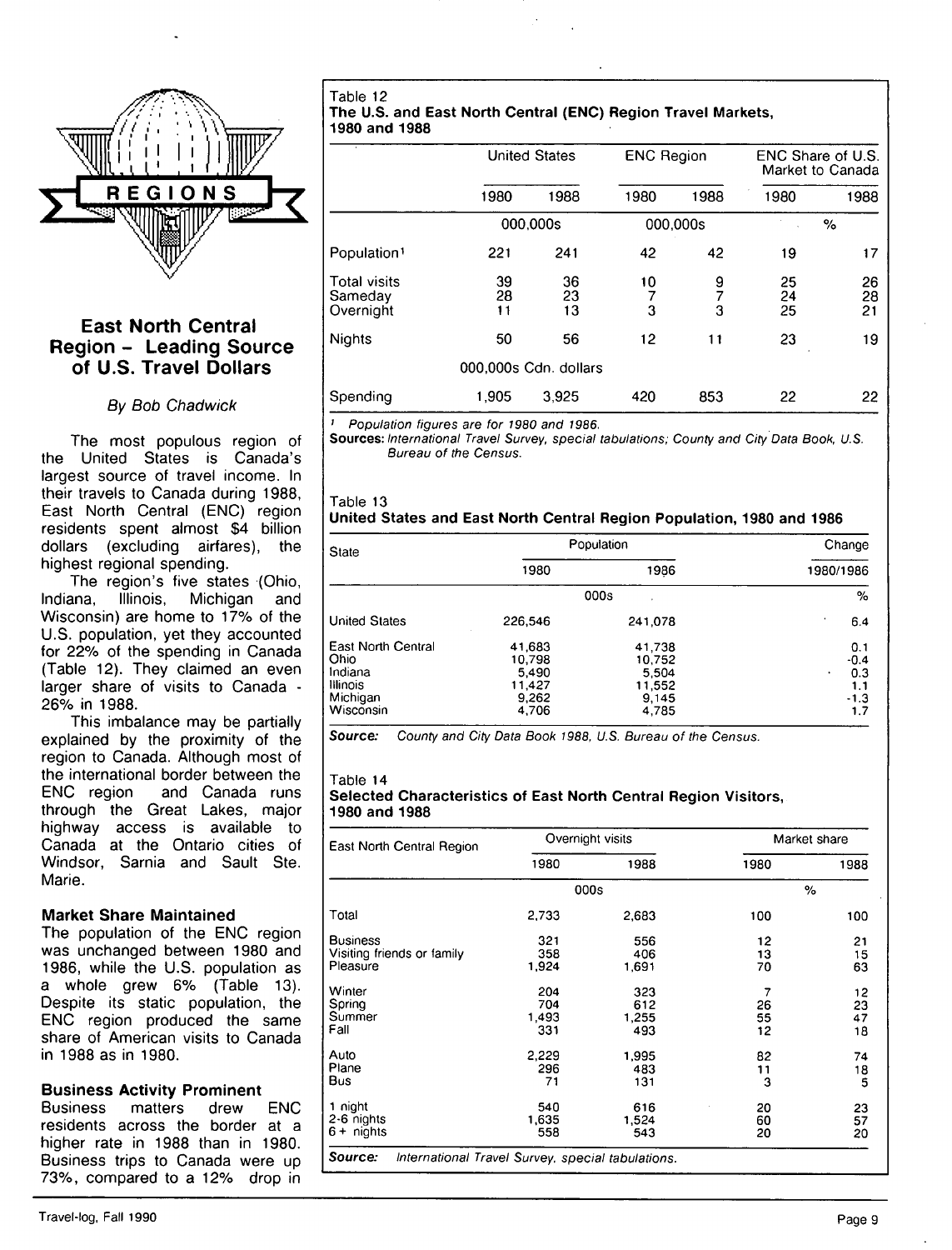### ▶ Continued from page 9

the pleasure segment. Travel to see friends or family living in Canada increased 13% (Table 14).

As might be expected with more business travel activity, air travel was more common in 1988 than in 1980. The number of visitors arriving by plane surged 63%, as against a 10% drop in auto travel.

ENC visitors also stayed in Canada for a shorter length of time in 1988; 4.0 days down from 4.2. This resulted from a 14% growth in visits lasting just one night and a 7% drop in longer trips (2-6 nights).

### **Off-season Travel Strengthened**

The sharp seasonal pattern that was evident in 1980 was modified in 1988. This was partly due to the shift to business travel, which tends to occur in the fall and winter quarters (Table 14). The drop in the pleasure segment is reflected in the weakened share of the summer season.

**Sources:** International Travel Survey, special tabulations; County and City Data Book, 1988, U.S. Bureau of the Census.

Bob Chadwick is Special Advisor, Tourism; Education, Culture and Tourism Division (613-951-1673).



# **Canada's Melting Pot**

# By Laurie McDougall

There is growing diversity in the source of new Canadians. Some twenty years ago Canada accepted 161,500 immigrants, approximately the same number as in 1988. But where these new Canadians hail from has changed significantly. In 1969, some 22 countries contributed over 1,000 immigrants each, accounting for 82% of the total. By 1988, 37 countries provided approximately the same distribution.

For the first time in 1988, Asians accounted for over half (50.1%) of these immigrants. Only seven countries on the 1969 list were developing nations, while in 1988, 15- third world countries supplied new immigrants. Six countries including Australia and four in Europe disappeared from the list in 1988.

Hong Kong was the number one immigrant supplier in 1988 with over 18,000 residents arriving in Canada, compared to just 3,400 in 1969 (Table 15). India ranked second sending close to 12,000 people, double the number received in 1969. Polish residents were Canada's third largest immigrant group, growing six times immigration levels of twenty years ago. China moved from 8th to 5th place between 1969 and 1988. On the other hand. Great Britain, which was by far the largest immigrant source in 1969, was in 6th position by 1988.

| l Table 15<br><b>Top Ten Countries Supplying</b><br><b>Immigrants to Canada</b> |           |  |  |
|---------------------------------------------------------------------------------|-----------|--|--|
| Then                                                                            | Now       |  |  |
| 1969<br>×                                                                       | 1988      |  |  |
| Great Britain                                                                   | Hong Kong |  |  |

| Great Britain        | Hong Kong            |
|----------------------|----------------------|
| <b>United States</b> | India                |
| Italy                | Poland               |
| Portugal             | Philippines          |
| Greece               | China                |
| India                | Great Britain        |
| Trinidad & Tobago    | Vietnam              |
| China                | <b>United States</b> |
| Yugoslavia           | Iran                 |
| Czechoslovakia       | Jamaica              |

Approximately 6,000 Vietnamese immigrated to Canada in 1988, compared to none in 1969. The United States placed 8th, a substantial drop from their second position in 1969. Iran moved onto the list in 1988 with 4,000 immigrants. Jamaican immigration was at approximately the same level as 1969.

**Sources:** Current Demographic Analysis, Report on the Demographic Situation in Canada, 1988, Catalogue No. 91-209; Employment and Immigration Canada.

| Table 16                       | Domestic Travel First Quarter, 1980, 1988 and 1990 |                            |                            |                     |                   |
|--------------------------------|----------------------------------------------------|----------------------------|----------------------------|---------------------|-------------------|
|                                | 1980                                               | 1988                       | 1990                       | Change              |                   |
|                                |                                                    |                            |                            | 1980/90             | 1988/90           |
|                                |                                                    | 000s person-trips          |                            | $\%$                |                   |
| Total.<br>Overnight<br>Sameday | 21,802<br>13.515<br>8.287                          | 26,106<br>13,898<br>12,208 | 26,359<br>13,938<br>12,420 | 20.9<br>3.1<br>49.9 | 1.0<br>0.3<br>1.7 |

#### Table 17 **First Quarter Overnight Domestic Travel By Purpose**

|                                                                    | 1988                              | 1990                              | Change<br>1988/90              |
|--------------------------------------------------------------------|-----------------------------------|-----------------------------------|--------------------------------|
|                                                                    | 000s                              | %                                 |                                |
| Total<br>Visiting Friends/Relatives<br>Pleasure<br><b>Business</b> | 13,841<br>6.797<br>3,085<br>2.732 | 13.936<br>5,959<br>3,718<br>3.176 | 0.7<br>$-12.3$<br>20.5<br>16.3 |
| Personal                                                           | 1,227                             | 1.083                             | $-11.7$                        |